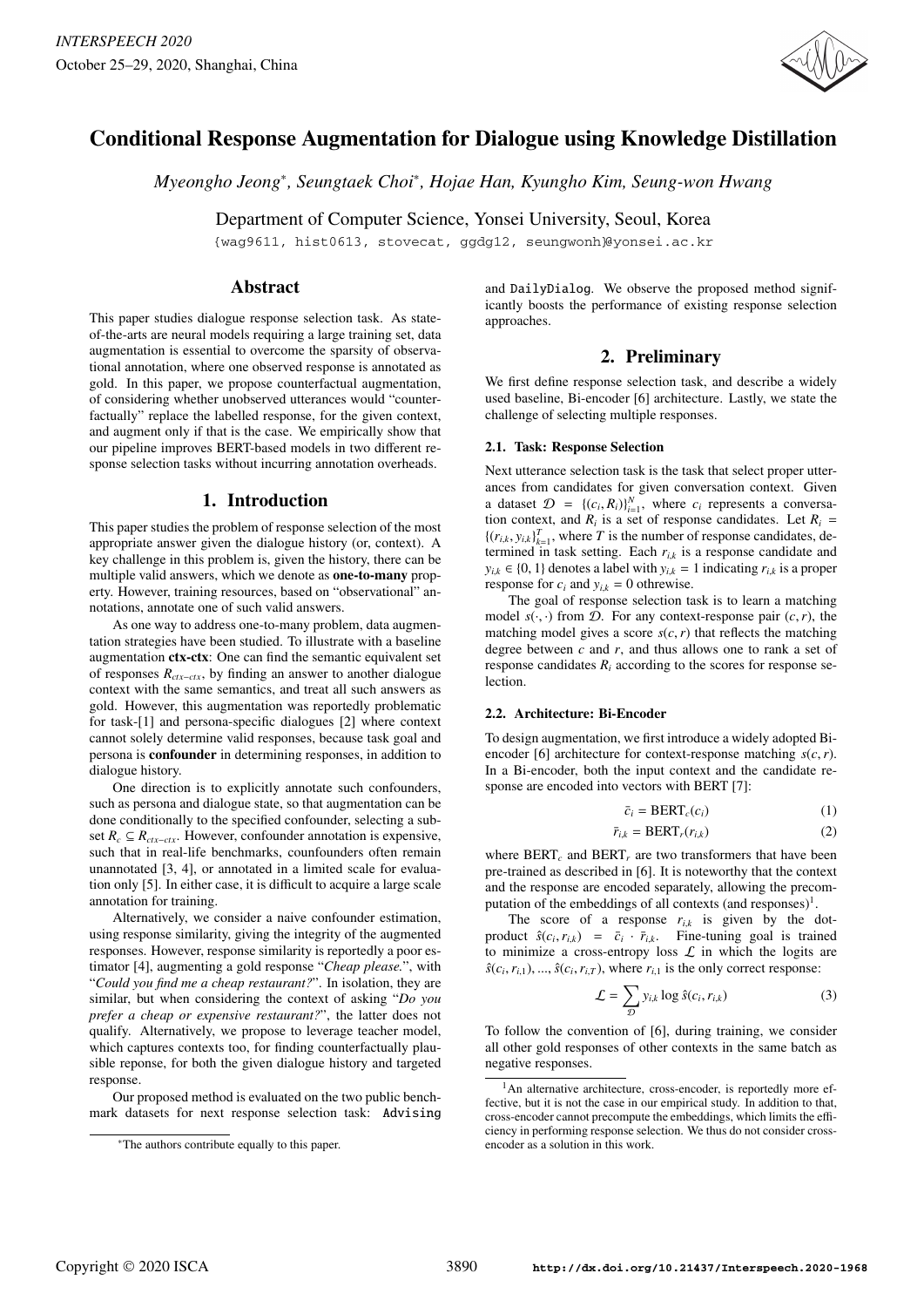## 2.3. Challenge: Multiple Valid Responses

As overviewed in Section 1, though there can be more than one valid responses (one-to-many), training resources are usually "observational", annotating one gold response per context (only one  $y_{i,k} = 1$  for a context  $c_i$ ). Using these resources as is for training neural models is reported to make the models follow a skewed dialog policy, ignoring other (unseen) feasible user behaviors [1]. Our hypothesis is there is unobserved multiple valid responses, such that  $y_{i,1}, y_{i,2}, ... = 1$  and  $y_{i,P+1}, y_{i,P+2}, ... = 0$ with the number of valid responses *P*. To deal with one-to-many property, some existing work aims to collect *P* multiple valid annotations explicitly, using meta-annotation such as dialogue states [1] or human paraphrasing [8]. Contrary to that, our goal is acquire "counterfactual" *P* observations from a single factual observation.

# 3. Our Method

Recall that the observed annotation is  $\mathcal{D} = \{(c_i, R_i)\}_{i=1}^N$  where for each context  $c_i$ , and  $R_i$  consists of one gold annotation, denoted as  $r_{i,1}$ , and  $T - 1$  negatively sampled examples. Our goal is to expand  $D$ , a  $N \times T$  matrix, into counterfactual observations of  $N \times N$  matrix, where each context may have up to *P* positive labels.

- 1. Train teacher model  $s^{(T)}$  on labeled dataset  $D$
- 2. Expand  $D$  into couterfactual pairs  $D'$
- 3. Filter  $D'$  to obtain  $f(D')$  with  $s^{(T)}$
- 4. Generate soft-labels  $\hat{s}^{(T)}(f(\mathcal{D}'))$  with  $s^{(T)}$
- 5. Train student model  $s^{(S)}$  on the mix of  $\hat{s}^{(T)}(f(\mathcal{D}'))$  and  $\mathcal{D}$ .
- 6. Trained student model can be a teacher for another iteration<sup>2</sup>.

Note unlike knowledge distillation aiming at a smaller or faster student, noisy student training [9] is considered knowledge expansion, giving the student model the same or higher capacity and tougher training environments with noises. We thus use a student network of the same size as the teacher, and following filtering and counterfactual estimation methods.

## 3.1. Data Filtering

Our goal is to get diverse responses without increasing labeling cost. Toward the goal, we leverage a fine-tuned bi-encoder architecture following intuition: if a context  $c_j$  is similar with the given context  $c_i$ , the response  $r_{j,1}$  may be appropriate for  $\epsilon$  and  $r_{j,1}$  may be appropriate for  $\epsilon$  and  $r_{j,1}$ the context  $c_i$ . In other words, human annotations for an unobserved gold response on the given context is close to their annotation on another similar context.

Formally, we set our first step as to find the response set that have semantic equivalent context by its context similarity. In order to conduct such objective, we first encode all the contexts  $\bar{c}_i$  in D. Then we build a matrix of context similarity  $M^{\text{ctx}}$  $\mathbb{R}^{N \times N}$  by comparing two contexts  $c_i$  and  $c_j$ . The  $(i, j)$ -th entry<br>is calculated as  $M^{\text{ctx}} = \text{sim}(\bar{c}, \bar{c})$ , where *i* denotes the index is calculated as  $M_{i,j}^{\text{ctx}} = \text{sim}(\bar{c}_i, \bar{c}_j)$ , where *j* denotes the index<br>of another context in the dataset. In this work, we use cosine of another context in the dataset. In this work, we use cosine similarity as similarity measure, *i.e.*,  $\sin(a, b) = \cos(a, b)$  $\frac{a \cdot b}{\|a\| \cdot \|b\|}$ .

Meanwhile, the above estimation yields small, yet non-zero scores for dissimilar pairs of contexts, generating inappropriate supervisions. To select more likely candidates, we filter the inappropriate candidates by redefining  $M^{\text{ctx}}$  with an introduction of threshold  $\epsilon$ , where an entry with value smaller than  $\epsilon$  becomes 0:

$$
M_{ij}^{\text{ctx}} = \begin{cases} \text{sim}(\bar{c}_i, \bar{c}_j), & \text{if } \text{sim}(\bar{c}_i, \bar{c}_j) > \epsilon, \\ 0, & \text{otherwise,} \end{cases}
$$
(4)

where we empirically set the threshold  $\epsilon$  to 0.6. For the pair of having high similarity  $M_{ij}^{\text{ctx}} > \epsilon$ , we append each corresponding<br>response  $r_{ij}$  and  $r_{ij}$  to the set of responses  $R_{ij}$  and  $R_{ij}$  respecresponse  $r_{i,1}$  and  $r_{j,1}$  to the set of responses  $R_j$  and  $R_i$  respectively. We empirically tune the maximum number of augmented responses  $K$  as a hyper-parameter. At this step, we replace the sampled negative candidates with the augmented responses. To be fair, we do not increase the total number of candidates in one batch.

## 3.2. Counterfactual Estimation

We now discuss how to label  $\mathcal{D}'$  with the teacher model  $s^{(T)}$ , which we argue to provide counterfactual estimation of how much the response is confounding to its context. Formally, we replace the objective function, designing a model to predict the soft-labels with minimal error, represented by objective function  $\mathcal{L}$ .

$$
\mathcal{L} = \sum_{\mathcal{D}'} \bar{y}_{i,k} \log \hat{s}^{(S)}(c_i, r_{i,k}), \tag{5}
$$

where  $\bar{y}_{i,k}$  is the soft-labels from the teacher model  $s^{(T)}$ .

In this work, we explore two counterfactual estimation methods of generating soft-labels for the filtered responses: 1) response similarity  $\text{sim}(r_{i,1}, r_{j,1})$ , and 2) context-response relevance  $s(c_i, r_{j,1})$ .<br> **1)** Respons

1) Response Similarity (*rsp-rsp*): Response similarity has a potential as confounder estimation– if the pair is semantically similar, the gold response  $r_{i,1}$  and each augmented response  $r_{i,2}, ..., r_{i,K+1}$  is more likely to share the confounder. Based on the assumption that the higher similarity the augmented response gets, the more the augmented response confounds to the gold response, we re-label the augmented responses with its response similarity. Formally, we add the augmented response  $r_{i1}$  with new label  $\bar{y}_{i,k} = \sin(\bar{r}_{i,1}, \bar{r}_{i,1})$ , appending it to the response set *Ri* . We denote this dataset as *rsp-rsp* in later section.

2) Context-Response Relevance (*ctx-rsp*): However, the response similarity is not a good estimator, as it has risk of discarding an outlier, yet valid response. In contrast, we use better signals of confounder estimation [11, 12] to give softlabels, *i.e.*, context-response relevance  $\hat{s}^{(T)}(c_i, r_{j,1})$ . Compared to rsp-rsp, we aroue that the predicted relevance *ctr-rsp* capto *rsp-rsp*, we argue that the predicted relevance *ctx-rsp* captures missing parts of the dialogue contexts too, which we call *latent confounder*. The written dialogue is just a partial observation of the true dialogue contexts, missing the rich annotations about agent's persona [2], background knowledges [13], and conversation skills. Giving the relevance can be considered as injecting latent confounders, accompanied with the *causal chains* between missing parts and the target responses.

Formally, the teacher model predicts  $\hat{s}^{(T)}(c_i, r_{j,1})$  regardless<br>the sold response  $r_{i,j}$ . Then we generate the label of  $r_{i,j}$  for of the gold response  $r_{i,1}$ . Then we generate the label of  $r_{i,1}$  for  $c_i$  with  $\bar{y}_{i,k} = \hat{s}^{(T)}(c_i, r_{j,1})$ . We denote this dataset as *ctx-rsp*.

# 4. Experiments

We empirically validate the effectiveness of conditional response augmentation, using two widely adopted benchmark

<sup>&</sup>lt;sup>2</sup>Iterations and mix ratio are determined empirically.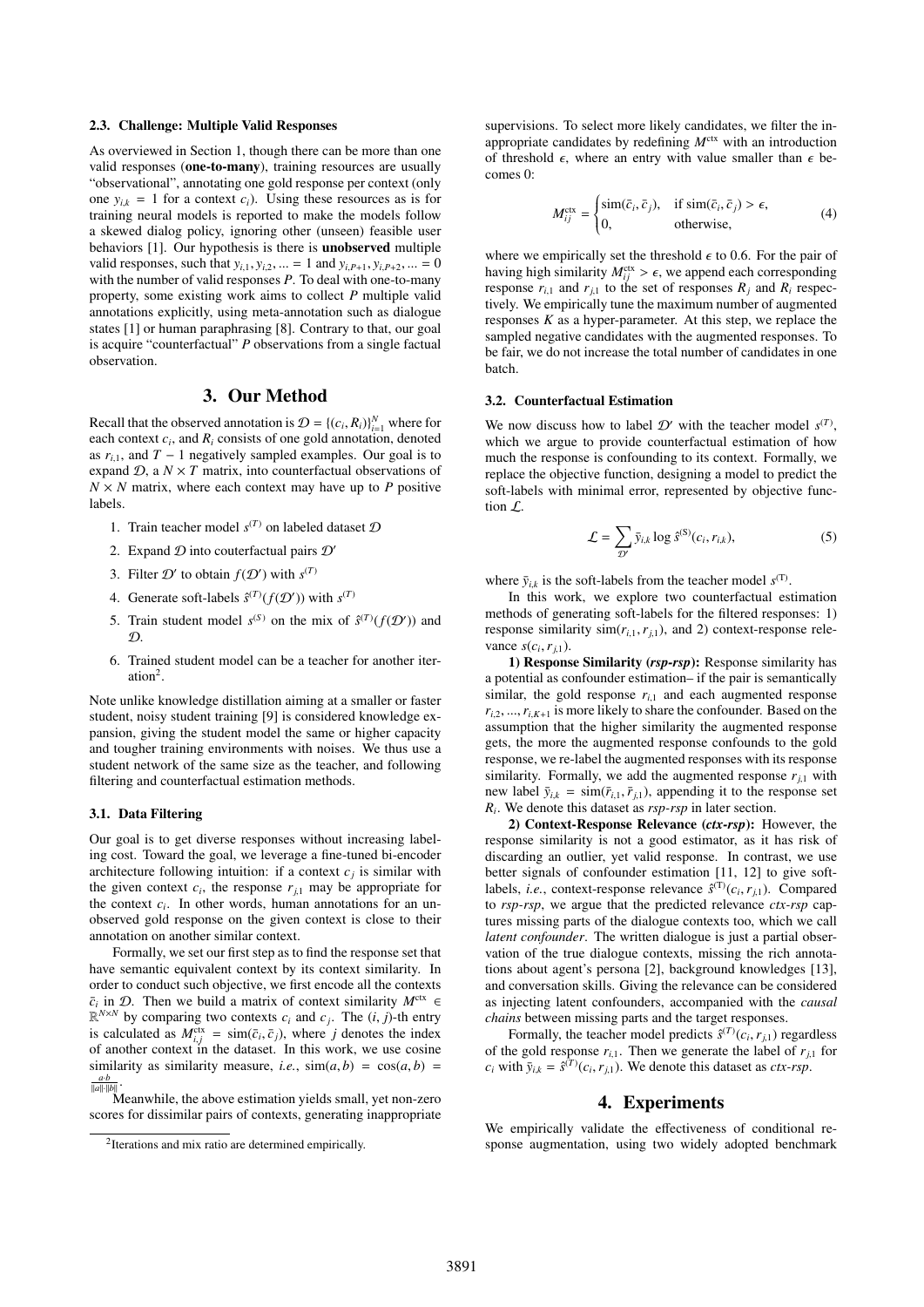|                            |                          | Advising   |        |        |        |        | DailyDialog              |        |                          |                          |                          |  |
|----------------------------|--------------------------|------------|--------|--------|--------|--------|--------------------------|--------|--------------------------|--------------------------|--------------------------|--|
| Train Data                 | Teacher                  | <b>MAP</b> | R@1    | R@10   | R@50   | EM     | <b>MAP</b>               | R@1    | R@10                     | R@50                     | EM                       |  |
| Oracle                     |                          |            |        |        |        |        |                          |        |                          |                          |                          |  |
| ESIM [10]                  | ٠                        | 0.3862     | 0.0973 | 0.5462 | 0.9089 | 0.1280 | $\overline{\phantom{0}}$ |        | $\overline{\phantom{0}}$ | -                        | ۰                        |  |
| Bi-encoder                 | $\overline{\phantom{a}}$ | 0.4570     | 0.1290 | 0.6157 | 0.9412 | 0.1720 | ۰                        |        | $\overline{\phantom{a}}$ | $\overline{\phantom{0}}$ | $\overline{\phantom{a}}$ |  |
| <b>Scarce</b>              |                          |            |        |        |        |        |                          |        |                          |                          |                          |  |
| Bi-encoder                 | ٠                        | 0.3836     | 0.1308 | 0.5183 | 0.8659 | 0.1000 | 0.7838                   | 0.1868 | 0.8575                   | 0.9793                   | 0.1932                   |  |
| + Augmented<br>$(ctx-ctx)$ | ۰                        | 0.4344     | 0.1327 | 0.6038 | 0.9291 | 0.1320 | 0.7809                   | 0.1862 | 0.8541                   | 0.9805                   | 0.1835                   |  |
|                            | $rsp$ - $rsp$            | 0.4311     | 0.1227 | 0.6036 | 0.9230 | 0.1220 | 0.7806                   | 0.1860 | 0.8543                   | 0.9886                   | 0.1803                   |  |
|                            | $ctx-rsp$                | 0.4485     | 0.1264 | 0.6149 | 0.9265 | 0.1380 | 0.8024                   | 0.1884 | 0.8702                   | 0.9890                   | 0.2182                   |  |

Table 1: *First two rows trained on Oracle annotations for valid responses (upper bound), and the rest is for Scarce scenario.*

datasets from DSTC– Advising and DailyDialogue. respectively, the latter is more confounded. Section 4.1 will describe these sets in further details. Based on these sets, we address the following two key questions:

- **RQ1:** Does response augmentation improve model accuracy? Is our proposed augmentation more effective than existing methods? (Section 4.2)
- RQ2: Does teacher model contribute to confounder estimation? (Section 4.3)

## 4.1. Datasets

This section describes two datasets, where one is widely used next response selection task from DSTC 7 and the other one is originally built for response generation task. Here, we also describe how we repurposed it for response selection.

- Advising: Advising dataset [8] is introduced at DSTC 7, as the 3rd subtask. This dataset is constructed by paraphrasing each utterance in conversation. The training split is constructed by the same strategy introduced in [14], which considers each utterance as a potential response to all the previous utterances (dialogue context), resulting in multiple training instances from one dialogue session. With this dataset, we perform Oracle and Scarce evaluation: To validate our framework in Scarce annotation scenario, we sample only one gold response for each instance, by selecting one out of 1 ∼ 10 (avg: 3.6) gold responses. Meanwhile, we report the results of using all annotations for training, marked as Oracle, which can be used as an upper bound accuracy.
- DailyDialog: DailyDialog dataset with multi-reference test set [5] is constructed to evaluate semantic diversity of *generated* responses. Though this dataset is for generation task, we repurpose it by constructing new training and testing scheme suitable for response selection task, sampling negative candidates from other dialogue contexts. As there is no available training annotations of multi-reference, we only report the evaluation results of one-to-one approaches. The final evaluation requires to select 5 gold responses out of given 100 candidates.

For evaluation, we employ generally used metrics: mean average precision (MAP), recall at position  $k$  in 100 candidates (*R*@*k*), and exact match (EM).



Figure 1: *Empirical study of threshold . Lower threshold (0.6) yields better performance.*

#### *4.1.1. Implementation Details*

We strictly follow the original settings of public bi-encoder implementation<sup>3</sup>, specifically using bi\_model\_huge\_reddit pretrained weights. However, BERT architecture requires large GPU memories, we modify the batch size and the number of response candidates to fit in our experimental environments. First, we modify batch size 512 to 32, processing 32 dialogue contexts in a batch. However, to prevent performance drop from reduced number of candidates, we additionally sample negative candidates from other contexts having up to 224 candidates for one context. Following original implementations, we use AdaMax [15] optimizer with 5e-05 learning rate for training on Advising dataset and Adam [15] optimizer with 5e-05 learning rate on DailyDialog dataset.

#### 4.2. RQ1: Response Selection Performance

We first evaluate how our conditional augmentation contributes to the ranking performance. Table 1 shows the ranking performance for two multi-reference evaluation datasets. Compared to Oracle, using all human annotations for multiple valid annotations for training, our work samples only one gold response and still performs comparably, with our proposed augmentation: For confounder estimation, context-response relevance outperforms mostly, despite using all augmented responses is favored with respect to recall in some scenario. Empirically, we find that a noisier augmentation (with lower threshold  $\epsilon$ ) is favored (Figure 1), as the augmented responses are labeled with estimated confounder, giving the integrity to the soft-labels.

 $^3$ https://github.com/facebookresearch/ParlAI/tree/ master/projects/polyencoder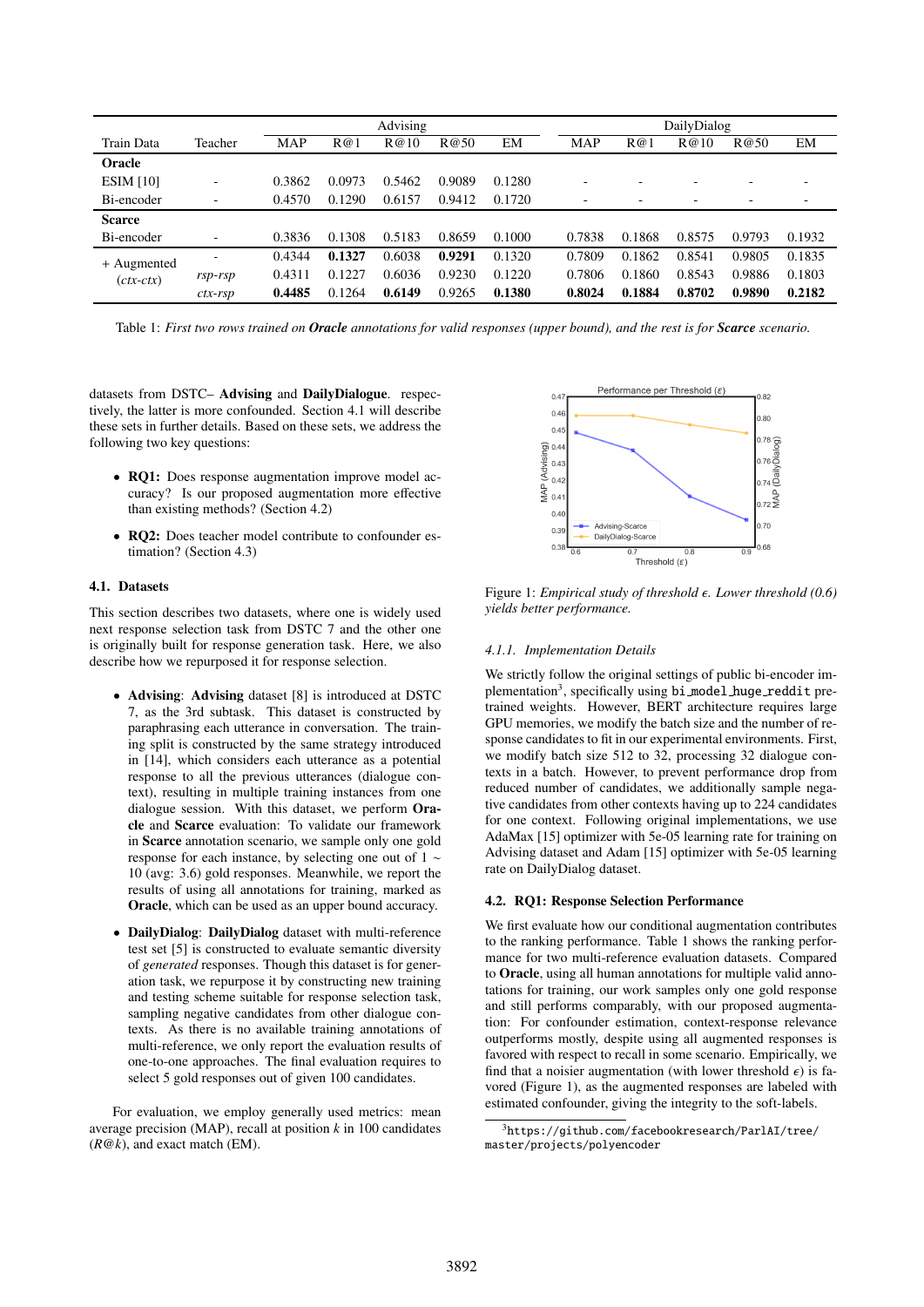| <b>Dialog Context:</b>                                                                    |         |         |  |  |  |  |
|-------------------------------------------------------------------------------------------|---------|---------|--|--|--|--|
| <i>Agent A:</i> Good coming, sir. What can I do for you?                                  |         |         |  |  |  |  |
| <i>Agent B</i> : I'm Mr.Bob, Room 309. I'm checking out<br>today. Can I have my bill now? |         |         |  |  |  |  |
| <i>Agent A:</i> Certainly. Please wait a moment. Here is<br>your bill.                    |         |         |  |  |  |  |
| <i>Agent B</i> : What's the 30 yuan for?                                                  |         |         |  |  |  |  |
| <b>Gold Response:</b>                                                                     |         |         |  |  |  |  |
| This is the charge for your laundry service on Nov.                                       |         |         |  |  |  |  |
| <b>Augmented Responses:</b>                                                               | rsp-rsp | ctx-rsp |  |  |  |  |
| That's for the breakfast you or-                                                          | 0.626   | 0.999   |  |  |  |  |
| dered from the service.                                                                   |         |         |  |  |  |  |
| That's for the wine.                                                                      | 0.492   | 0.996   |  |  |  |  |
| It's for the drinks.                                                                      | 0.501   | 0.995   |  |  |  |  |
| For three bottles of Tsingtao beer.                                                       | 0.516   | 0.951   |  |  |  |  |
| Let me see it's $$50$ .                                                                   | 0.511   | 0.011   |  |  |  |  |

Table 2: *Illustration of teacher e*ff*ectiveness on* DailyDialog*. ctx-rsp scores high on counterfactual answers.*

#### 4.3. RQ2: Estimation Analysis

We measure effectiveness of pseudo labels.

- Would our estimation correlate with another dataset with annotated confounder?
- Would user find our counterfactual augmentation plausiable?

## *4.3.1. Persona Estimation*

In this section, we treat persona statement as an explicitly stated confounder, and evaluate how well we can estimate such confounder when annotated information is deleted (and used as a ground-truth evaluation).

The most widely adopted dataset for such evaluation is PersonaChat dataset [2], specifically with the help of Dialog NLI [16], which annotates entailment relationship between persona and each utterance in dialogue history. We reconstruct the PersonaChat dataset as unseen persona selection task, where unseen persona means it is not used in all of the utterances of dialogue, though it is provided in persona list of the dialogue agent. Specifically, given a dialogue history, if the model indeed capture the hidden knowledge in the contexts, the model should select the unseen persona rather than randomly sampled one negative persona. To evaluate only how much Bi-encoder could estimate such hidden context, we use the Bi-encoder model trained on DailyDialog dataset.

As a result, the model ranks unseen persona higher than irrelevant persona with 61% chance. As claimed in [13], this suggests that pre-trained language model has an ability of catching extra information, even not explicitly represented in the dialogue utterances.

#### *4.3.2. User study*

We performed a qualitative analysis to gain more insight into the augmentation process. To examine the counterfactual response augmentation, we randomly select 50 dialogues from DailyDialog dataset with its augmented response and manually analyze them according to its validity.

First,  $rsp-rsp$  corrects  $43.2\%$  of the invalid labels<sup>4</sup> by giving low scores for the invalid responses. On the other hand, *ctxrsp* improves the correcting chance up to 69.5% of the same responses. This result is consistent with Table 1 where *ctx-rsp* contributes more to the ranking accuracy than *rsp-rsp*.

Table 2 is an example of counterfactual response augmentation on DailyDialog. From the dialogue context, one can imagine the hidden contexts, such as "The hotel where Agent A works charge the usage of mini bar", such that selecting the following responses is also natural: "That's for the wine.". However, in this example, *rsp-rsp* seems to mainly concern about the "charge" for the service, giving high values to responses with specific payment like "\$ 50". On the other hand, *ctx-rsp* labels low values for such unnatural responses, which manifests the effects of knowledge expansion for generating counterfactual labels.

# 5. Related Work

This paper studies one-to-many problem in training dialogue systems. An extreme example is "I don't know" being valid to all questions, yet rarely useful.

The goal is thus, to create diverse valid answers, but specific to the given dialogue context, task, and persona. Existing approaches mostly aim at modeling responses with confounder, specified as meta information, such as response specificity [17, 18]. For task-oriented system, dialogue state is annotated [19] to generate more diverse dialog responses, conditional to both dialogue history and task completion policy. [1, 4] maps dialogue system into valid system actions, and create conversation conditional to this action. The difference is that [1] aims to generate diverse action-specific responses, while [4] targets to improve generation performance using only paraphrase. Ours shares the same goal of generating diverse yet action-specific responses, but we do not require additional annotations. [20] tackles one-to-one mapping between queryresponse in single turn dialogue task by combining the common features between different valid responses.

Orthogonally to augmentation, there have been modelling efforts for general one-to-many generation tasks. [21] explicitly separates diversification process from generation using plugand-play module, employing mixture of experts. [22] also uses BERT-based semantic similarity to propose an evaluation that is more flexible than cross-entropy objective for sentence generation task.

# 6. Conclusion

This paper proposes counterfactual augmentation of acquiring training instances by labeling unobserved utterances, using knowledge expansion from noisy student training from pretrained language model. Our empirical results validate that our proposed augmentation improves response selection accuracy in real-life benchmarks.

## 7. Acknowledgements

This work is supported by AI Graduate School Program (2020- 0-01361) and IITP grant (No.2017-0-01779, XAI) supervised by IITP. Hwang is a corresponding author.

<sup>4</sup>out of 43.5% of augmented responses that are invalid after filtering